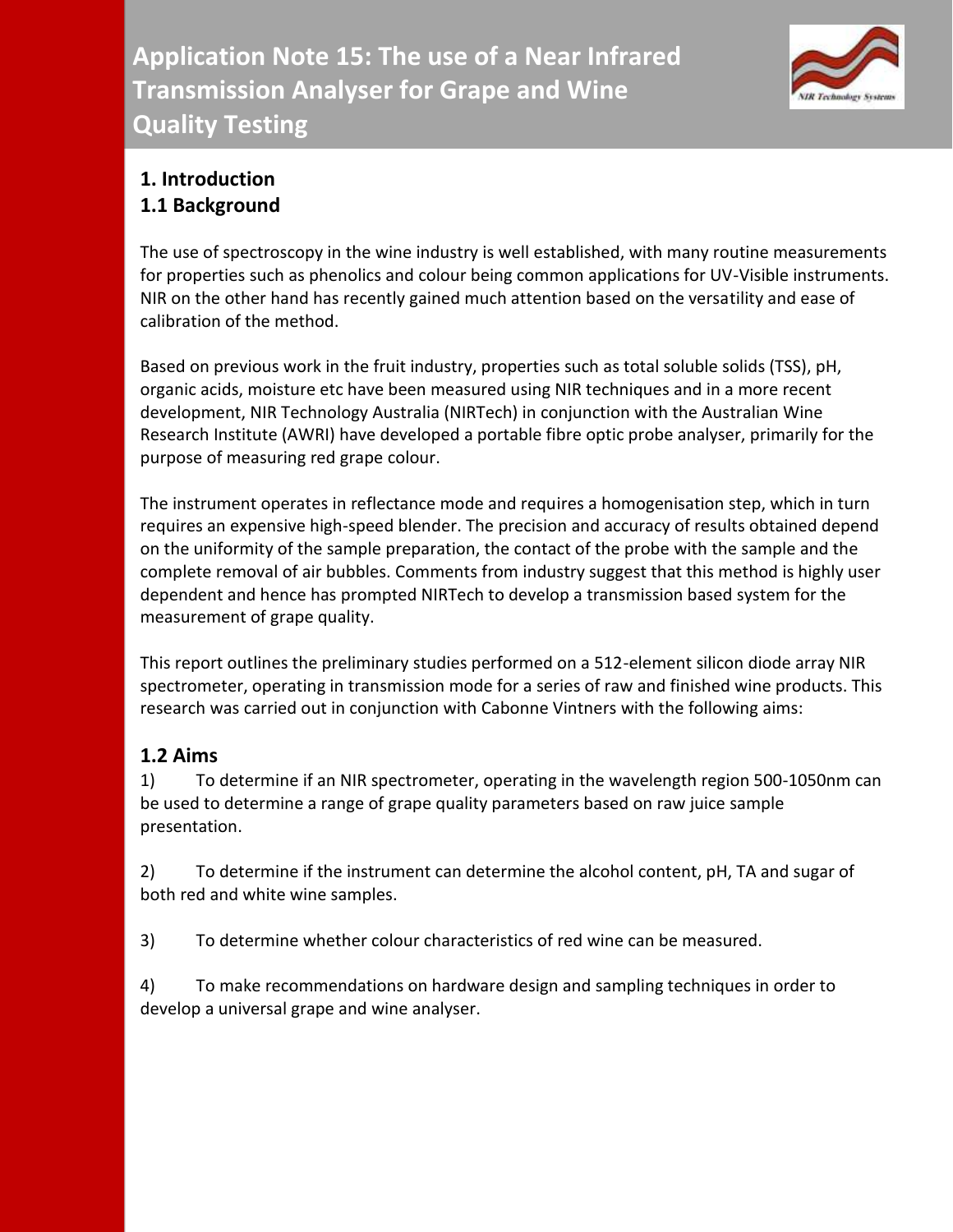### 1.3 Instrumentation

In a previous study, the feasibility of a transmission analyser for the measurement of grape quality parameters was investigated, and from the results obtained, it was suggested that although there were good correlations between the NIR spectra of the grape samples and the quality parameters, the wavelength range of the instrument was limited and that a fibre optic based instrument could provide the most convenient method of sampling.

The instrument used for this study was a 38-element silicon diode array spectrometer (NIT-38, NIRTech), scanning the wavelength region 720-1100nm at a resolution of 10nm. Such wavelength coverage was not optimal for measuring properties such as colour and total phenolics, as these are highly correlated to the visible portion of the EM spectrum. The instrument developed for the measurement of grape quality parameters, (Fibre Optic Probe (FOP) NIRTech), hence incorporated a spectrograph covering the wavelength region 350-1050nm. A 512-element silicon diode array detector was used for this purpose and the absorption spectra obtained were the result of averaging over 4-elements of the detector giving effectively a 128-element detector scanning at a resolution of 5.47nm.

The instrument provided to Cabonne Vintners for this study was a Near Infrared Transmission, (NIT-512) Analyser (NIRTech), covering the same wavelength region as the FOP analyser. The NIT-38 instrument, mentioned previously, is the current instrument used for the alcohol analyser. The predictive ability of this instrument is shown in figure 1.



**Figure 1: Performance of the NIT-38 Alcohol Analyser.**

### **1.4 Sampling Procedures**

The sample housing for the NIT-512 analyser is based around a generic design for the range of whole grain analysers produced by NIRTech and therefore is not the optimal set-up for the analysis of grape products.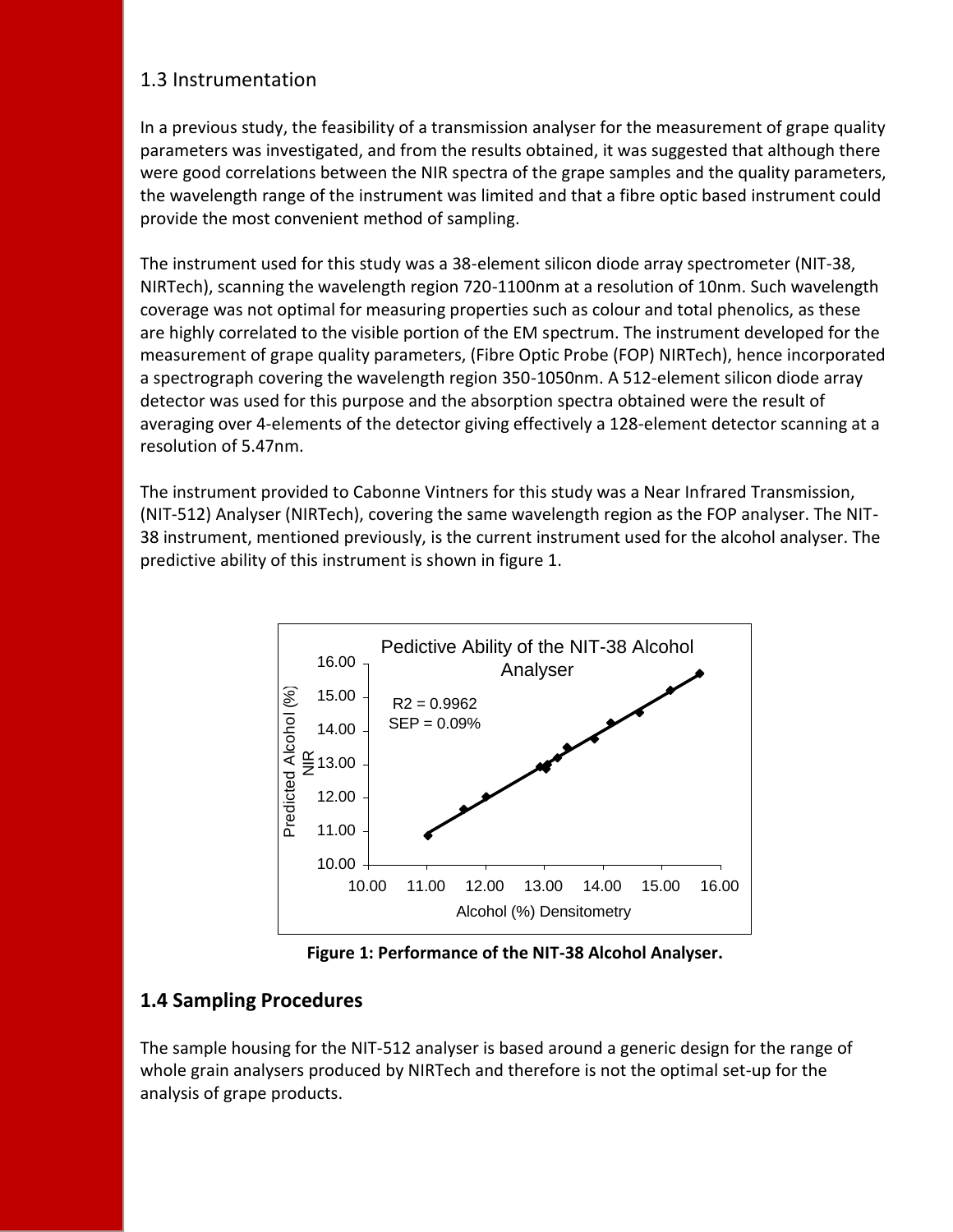Starna Cells, Inc provide a range of cuvettes suitable for the analysis of liquid samples at pathlengths of 5, 20 and 30mm. The current alcohol analyser uses a 30mm pathlength cell for analysis, and in the region 720-1100nm, provides excellent sensitivity for –OH absprption. For the analysis of highly coloured samples, such as red wine, the molar absorptivity increases by several orders of magnitude and according to the Beer-Lambert law:

 $A = ebc$ 

Where: *A* = Absorbance

 $\mathbb{Z}$  = Molar Absorptivity

*b* = Pathlength

*c* = Concentration

From the above equation, Absorbance is directly proportional to Molar Absorptivity, Pathlength and Concentration. In the NIR portion of the EM spectrum, molar absorptivity is low enough to implement pathlengths as large as 30mm for liquid samples and still be in the absorbance range 0- 2abs units. When measuring samples in the visible portion of the spectrum all three variables of the Beer-Lambert expression contribute to absorbance.

The sensitivity of measurement depends on the dynamic range of the detector. For the NIT-512 analyser, a study was performed to determine the limits of detection of this system using neutral density filters and it was found that the maximum absorbance reading for this instrument is 2.5abs units. This corresponds to about 0.5% light transmission.

For white grape and wine samples, pathlength considerations are not so stringent as there is no strong colour absorptions in the visible region of the spectrum measured by this instrument. The major sampling strategies to be considered in this study for red wine samples are:

- a) Pathlength Considerations.
- b) Dilution.

The sampling procedures implemented in this study are in many ways primitive and are prone to high levels of variability, but for the purposes of a preliminary study, should form the basis of any continued study. Processes such as filtration and centrifugation of samples with low clarity were compared for spectral reproducibility and will form the basis for final method development.

# **1.5 Spectral Results**

Figure 2 shows the spectral data obtained from selected samples, chosen from the calibration set, representing both juice and wine.

The data obtained in figure 2, were all collected in a 20mm pathlength cuvette. It is obvious that red wine will require either reduced pathlength or dilution considerations if the instrumental configuration used here is to be effective, especially for colour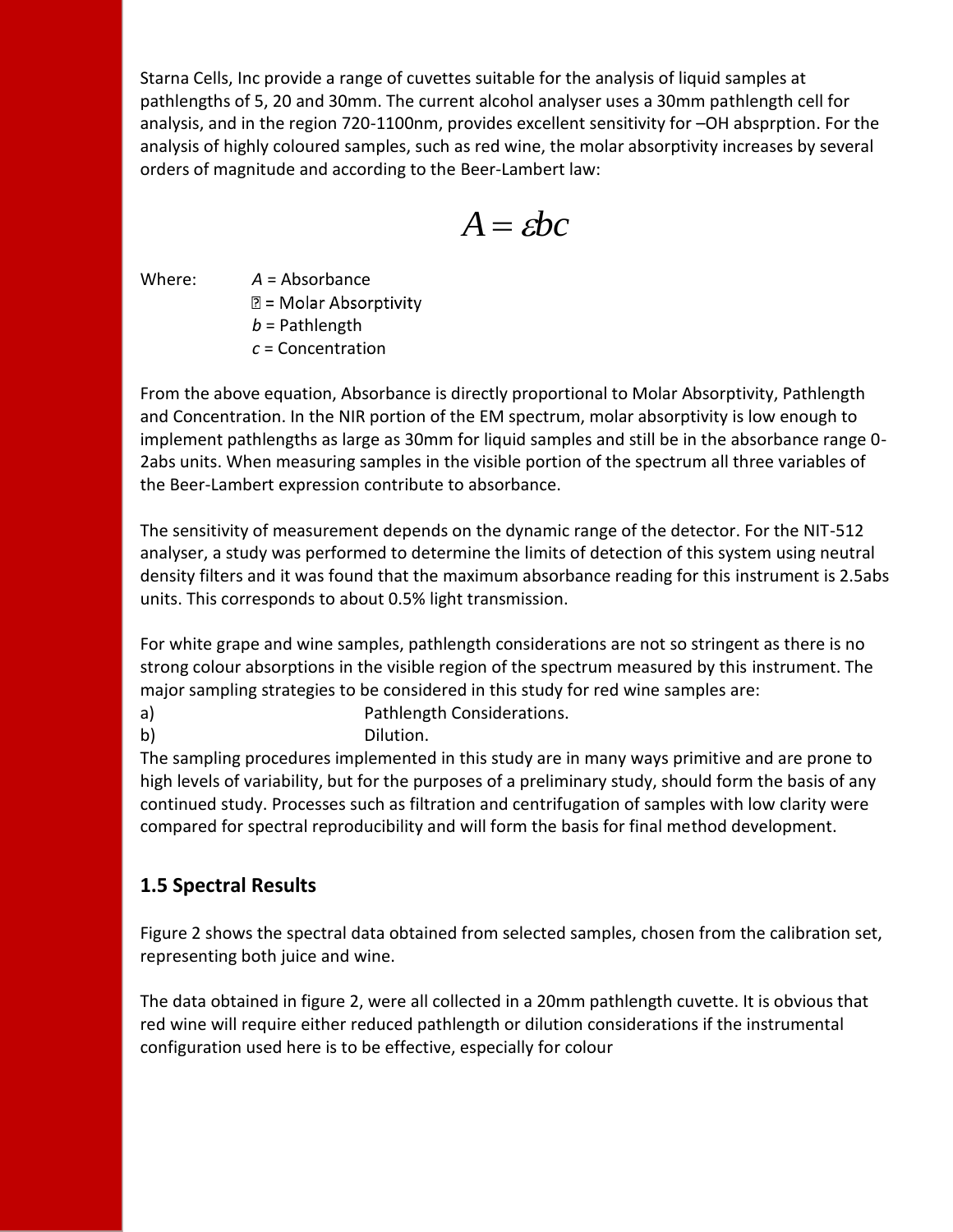

**Figure 2: Spectral data for wine and juice samples.**

# **2. Calibration**

### **2.1 Red Juice**

The parameters to be measured for red juice are as follows, pH, Total Acidity (TA) and Baume. The calibration set consisted of approximately 75 individual samples scanned three (3) times on the NIT-512 analyser. The sample presentation usually was a cloudy liquid, which was either centrifuged or filtered before spectral analysis. Partial Least Squares (PLS) regression was performed on the spectral data and reference laboratory data for all parameters measured. The calibration statistics are presented as follows.

# **2.1.1 pH**

The calibration for pH was developed using absorbance spectra with no data pre-processing. Table 1 shows the calibration statistics for the pH calibration.

|           |     |                 |             |      | <b>Calibration</b> |            | <b>Prediction</b> |            |
|-----------|-----|-----------------|-------------|------|--------------------|------------|-------------------|------------|
| Red Juice | n   | <b>Outliers</b> | Range       | PC's | R                  | <b>SEC</b> | ю<br>n            | <b>SEP</b> |
|           | 231 |                 | $2.8 - 3.3$ |      | 0.8                | 0.04       | 0.85              | 0.05       |

**Table 1: Calibration Statistics for pH determination in Red Juice.**

Inspection of the spectral data obtained for these samples showed that most of the outliers occurred because of incorrect collection, i.e. the data were just noise. There are two points to note about the above data. Firstly, although the correlation for both calibration and prediction is low (R=0.8-0.85) the standard errors are extremely good. Secondly, the R-values may be highly effected by two variables, the laboratory data is limited and more importantly, the sampling procedure was not optimised.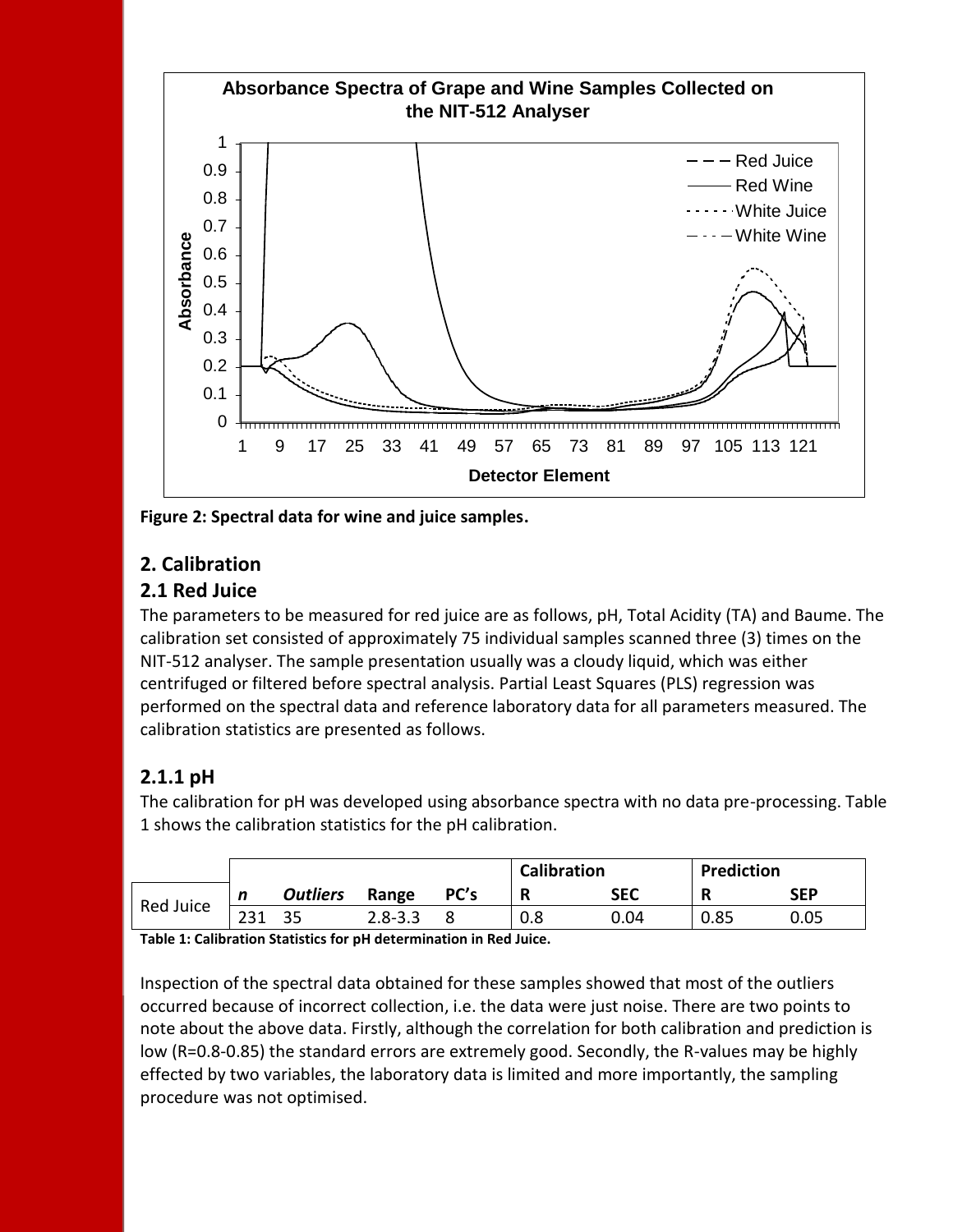# **2.1.2 Total Acidity (TA)**

Table 2 shows the calibration statistics obtained for TA in red juice.

|           |     |                 |              |      | <b>Calibration</b> |            | <b>Prediction</b> |            |
|-----------|-----|-----------------|--------------|------|--------------------|------------|-------------------|------------|
| Red Juice | n   | <b>Outliers</b> | Range        | PC's |                    | <b>SEC</b> |                   | <b>SEP</b> |
|           | 231 | 39.             | $7.0 - 12.0$ |      | 0.90               |            | 0.96              | 0.24       |

**Table 2: Calibration statistics for the determination of TA in Red Juice**.

The range of laboratory values for TA is much broader, and as is the case for pH, there is a significant degree of linearity, but the low R-values, once again, may be indicating the effect of non-reproducible sampling.

### **2.1.3 Baume**

Table 3 provides the calibration statistics for the determination of Baume in red juice.

|           |   |                 |              |      | <b>Calibration</b> |            | <b>Prediction</b> |            |
|-----------|---|-----------------|--------------|------|--------------------|------------|-------------------|------------|
| Red Juice | n | <b>Outliers</b> | Range        | PC's |                    | <b>SEC</b> |                   | <b>SEP</b> |
|           |   |                 | $6.0 - 18.0$ |      | 0.82               | 0.93       | 0.92              | 0.98       |

**Table 3: Calibration statistics for the determination of Baume in Red Juice**.

The calibration for Baume seems to show the best predictive ability of all the parameters measured for red juice. This is most likely due to the high correlation of sugar to the –OH absorption around 960nm. Better sampling should increase the predictive ability for this parameter significantly.

### **2.2 White Juice**

| White Juice  |   |                 |              | <b>Calibration</b> |      | Prediction |      |            |
|--------------|---|-----------------|--------------|--------------------|------|------------|------|------------|
|              | n | <b>Outliers</b> | Range        | PC's               | R    | <b>SEC</b> | R    | <b>SEP</b> |
| pH           |   | 24 20           | $2.7 - 3.8$  | 8                  | 0.86 | 0.07       | 0.94 | 0.07       |
| <b>TA</b>    |   | 24 35           | $5.0 - 18.0$ | q                  | 0.78 | 1.41       | 0.89 | 1.43       |
| <b>Baume</b> |   | 24 34           | $8.0 - 13.0$ | 11                 | 0.97 | 0.15       | 0.98 | 0.19       |

**Table 4: Complete summary for the calibration statistics of White Juice parameters.**

The sample parameters measured for red juice were also measured for white juice. Table 4 provides a summary for the calibration statistics for all parameters measured. As for red juice, calibrations were developed on absorbance spectra, with no data pre-processing, using PLS regression with the same filtration or clarification step used. Approximately 80 different samples were used for the purpose of calibration.

### **2.2.1pH**

The predictive ability for pH is of similar quality to the red juice predictions. An SEP of 0.07 is comparable to that expected from standard laboratory measurements.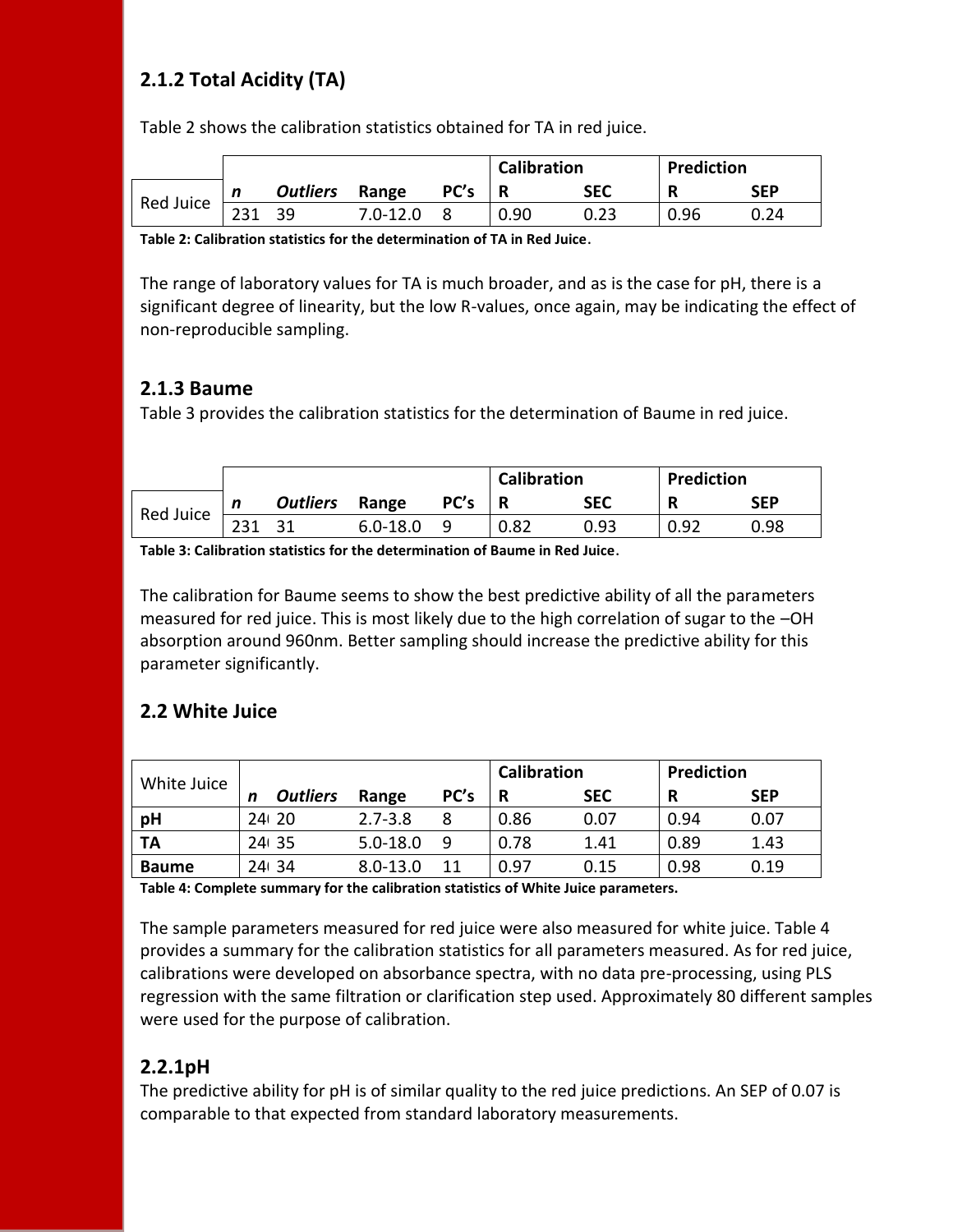# **2.2.2 TA**

The results obtained for TA have a much higher error associated with them compared to red juice, which is somewhat surprising as the detector operates at a higher sensitivity for less coloured samples. The calibration line showed some apparent curvature, but at this stage, it is impossible to differentiate this from actual scatter. Overall, it seems possible to determine TA based on the data obtained and more work is required to optimise this.

### **2.2.3 Baume**

As for the case with red juice, the baume for white juice is predicted to a high level of accuracy, possibly for the same reason presented for red juice.

### **2.3 White Wine**

The parameters of interest to be measured in white wine are alcohol, pH, TA and sugar. White wine samples are optimally measured in a 30mm pathlength cell to obtain the best sensitivity from the alcohol absorbance, but for this study, a 20mm pathlength cuvette was used. PLS regression was applied to the data as usual and table 5 presents the calibration statistics for all parameters.

| White Wine     |                      |              |      | <b>Calibration</b> |            |      | Prediction |  |
|----------------|----------------------|--------------|------|--------------------|------------|------|------------|--|
|                | <b>Outliers</b><br>n | Range        | PC's | R                  | <b>SEC</b> | R    | <b>SEP</b> |  |
| <b>Alcohol</b> | 13 18                | 12.0-16.0    | 11   | 0.96               | 0.13       | 0.99 | 0.13       |  |
| pH             | 13 19                | $3.0 - 3.5$  | 10   | 0.95               | 0.02       | 0.98 | 0.02       |  |
| TA             | 13 21                | $6.0 - 9.0$  | 8    | 0.85               | 0.18       | 0.93 | 0.18       |  |
| <b>Sugar</b>   | 13 48                | $0.0 - 25.0$ |      | 0.94               | 0.93       | 0.98 | 0.95       |  |

# **2.3.1 Alcohol**

**Table 5: Summary of calibration statistics for white wine parameters**.

The results presented in table 5 for white wine for alcohol content are consistent with the accuracy expected for the NIT-38 alcohol analyser.

# **2.3.2 pH**

The pH results obtained are also to a high level of accuracy. The sample set is limited in range of laboratory data but both calibration and prediction have a high correlation to this reference data.

# **2.3.3 TA**

The determination of TA in white wine shows a much better correlation than to white juice. The low correlation R=0.85 for the calibration data may be indicative of the limited range of sample data (6.0-9.0), but at the sample time, the SEC and SEP correspond to good predictive ability. The scatter observed in the white juice may also be indicative of sample clarity and hence these may require more careful filtration.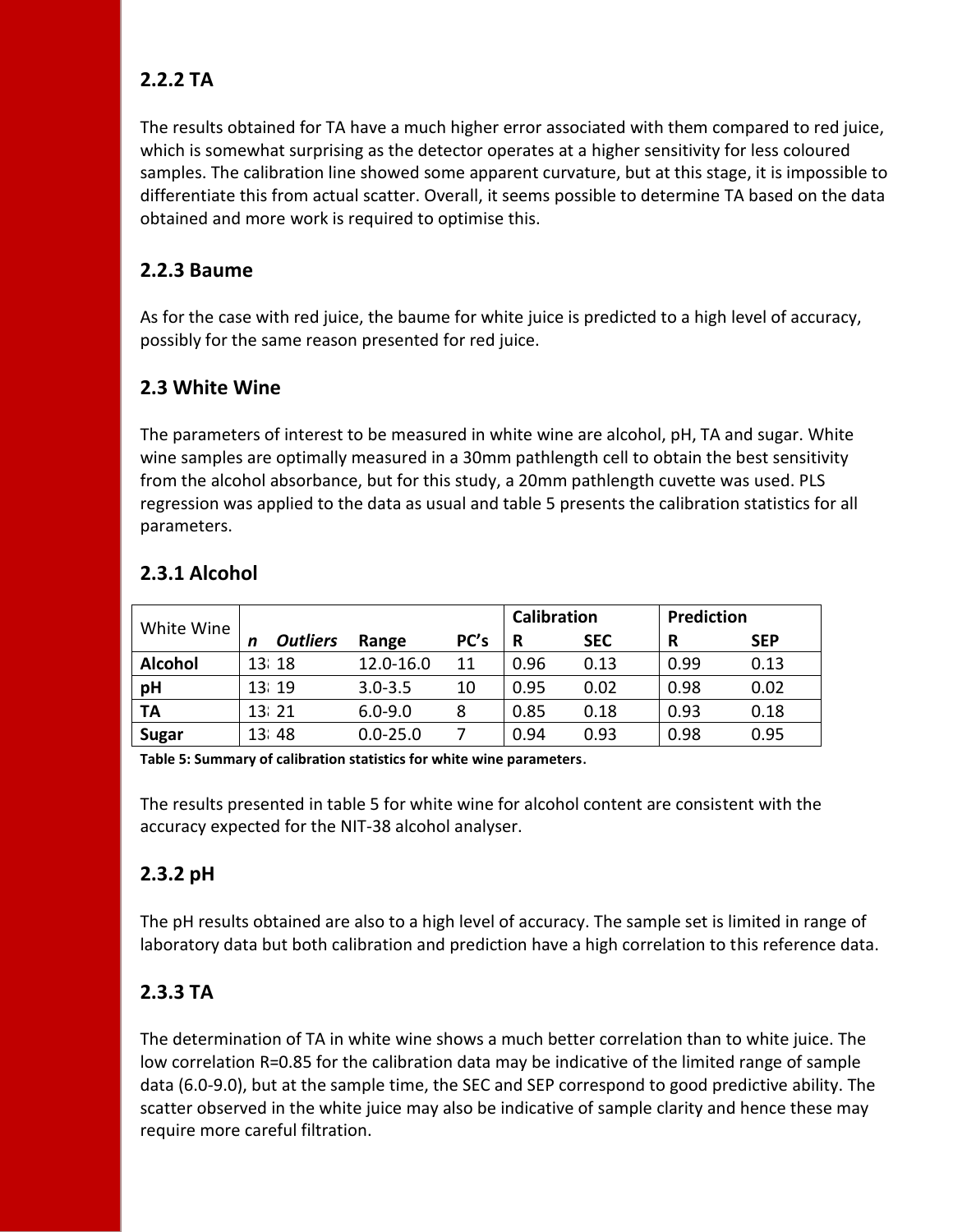### **2.3.4 Sugar**

The results of table 5 show that there is a high degree of linearity associated with the calibration of sugar in white wine. This sample set was prepared to give a large range of sugar readings, as the actual results expected for wine samples is very limited. This sample set had a range of 0-25% sugar and an SEC of 0.93. The propagation of errors may inflate the actual error based on the extended calibration set. Application of the model to those samples below 6% sugar reduces the SEP.

For the samples measured, there seems to be quite a large scatter of the data. This may also be due to inconsistent sampling, but overall, the determination of residual sugar looks promising.

### **2.4 Red Wine**

Based on the spectral data obtained so far, even at 5mm pathlength, determination of colour in red wine is way outside the limits of sensitivity of the detector (see figure 2, red wine spectrum and figure 3 below). Without considering the visible portion of the spectral data, the quality of the NIR portion is also relatively poor compared to the data obtained for the white wine samples, which were collected at a much larger pathlength. Figure 3 shows the spectral results for red wine samples successfully diluted to get the visible portion of the spectrum in range.



**Figure 3: Spectral data obtained for red wine samples collected in a 5mm pathlength cuvette at both 100% concentration and diluted to 50%.**

The spectral data of figure 3 shows that at 50% dilution in a 5mm pathlength cuvette, the visible portion of the spectrum is now measurable by the detector. Although it is feasible to do this, it is not the overall objective of a rapid analyser to add a dilution step. Inspection of the NIR region of